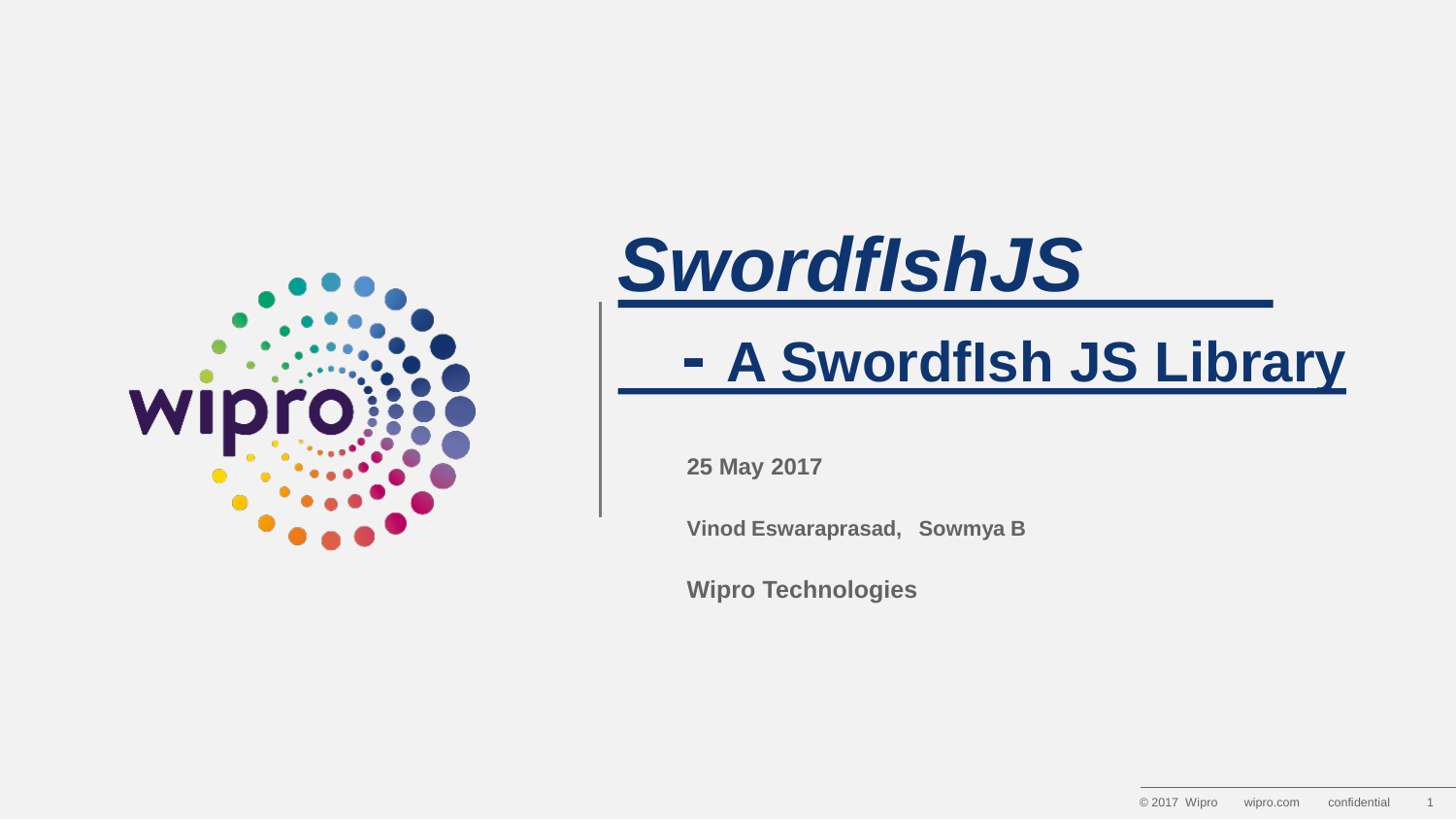### **What we want to**





**Manageability at HyperScale** 



**Redfish and Swordfish – For Better Health**





**A look inside Swordfish – Usage Model**





**The Reusable Recipe – JS Library**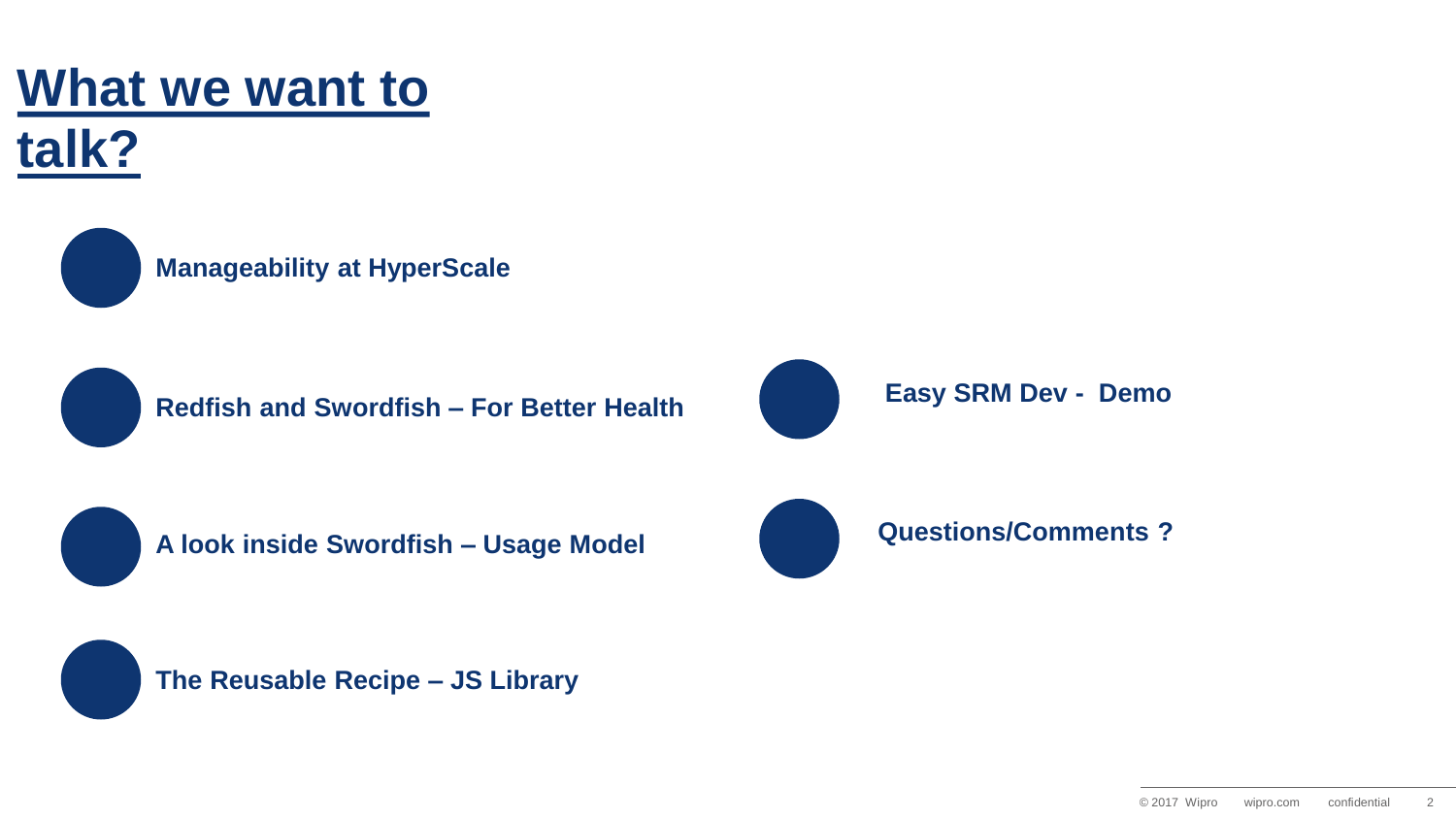

## **Manageability for**

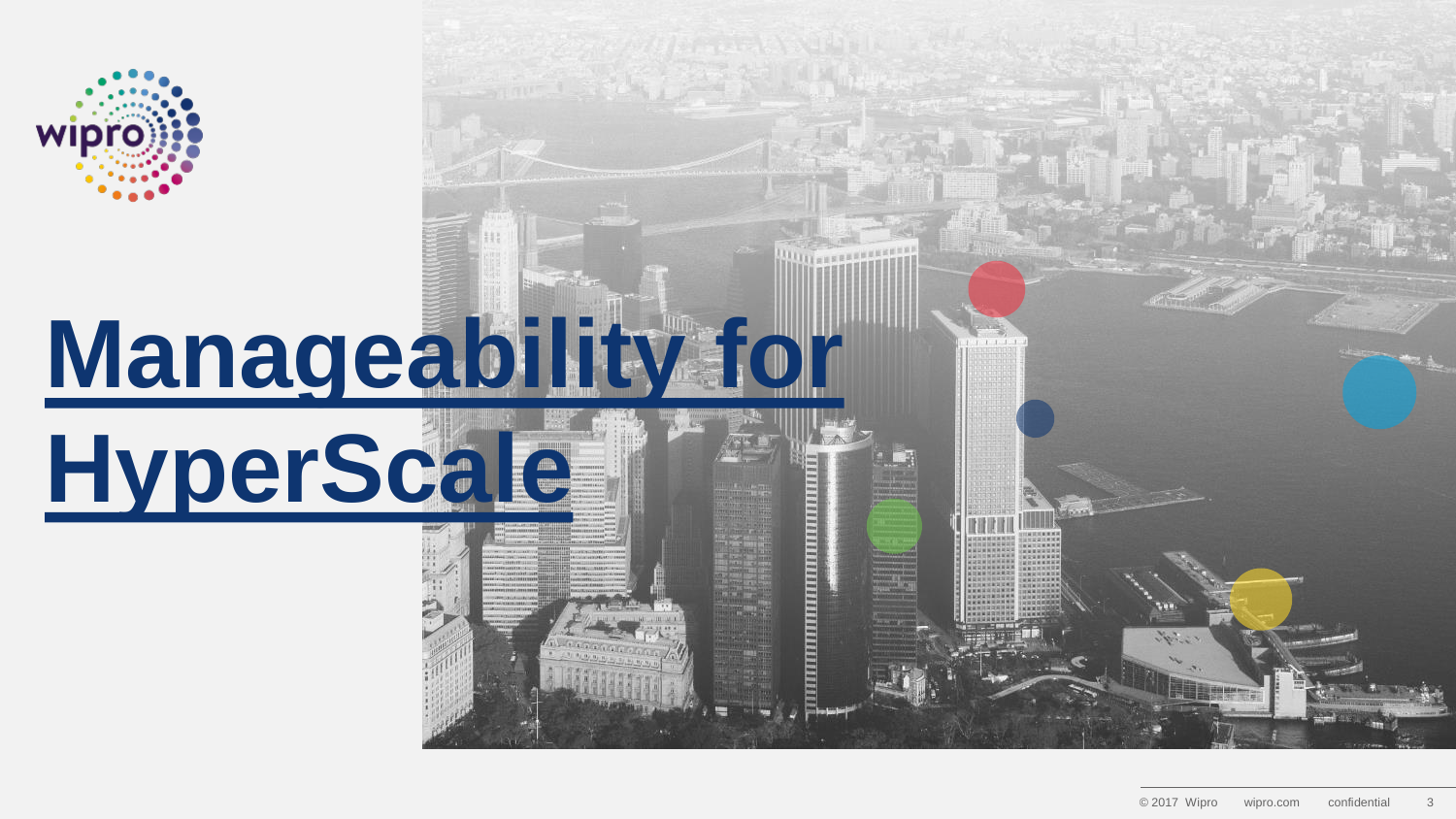### **Digital Infrastructure == Hyper Scale**

- Digital Infrastructure of today is large set of common hardware.
- Current Infrastructure management suffers with scale
	- Performance
	- **Reliability**
	- Security
- **E** Modelling difficulty in a multi-vendor environment
- Non-standard tools and frameworks

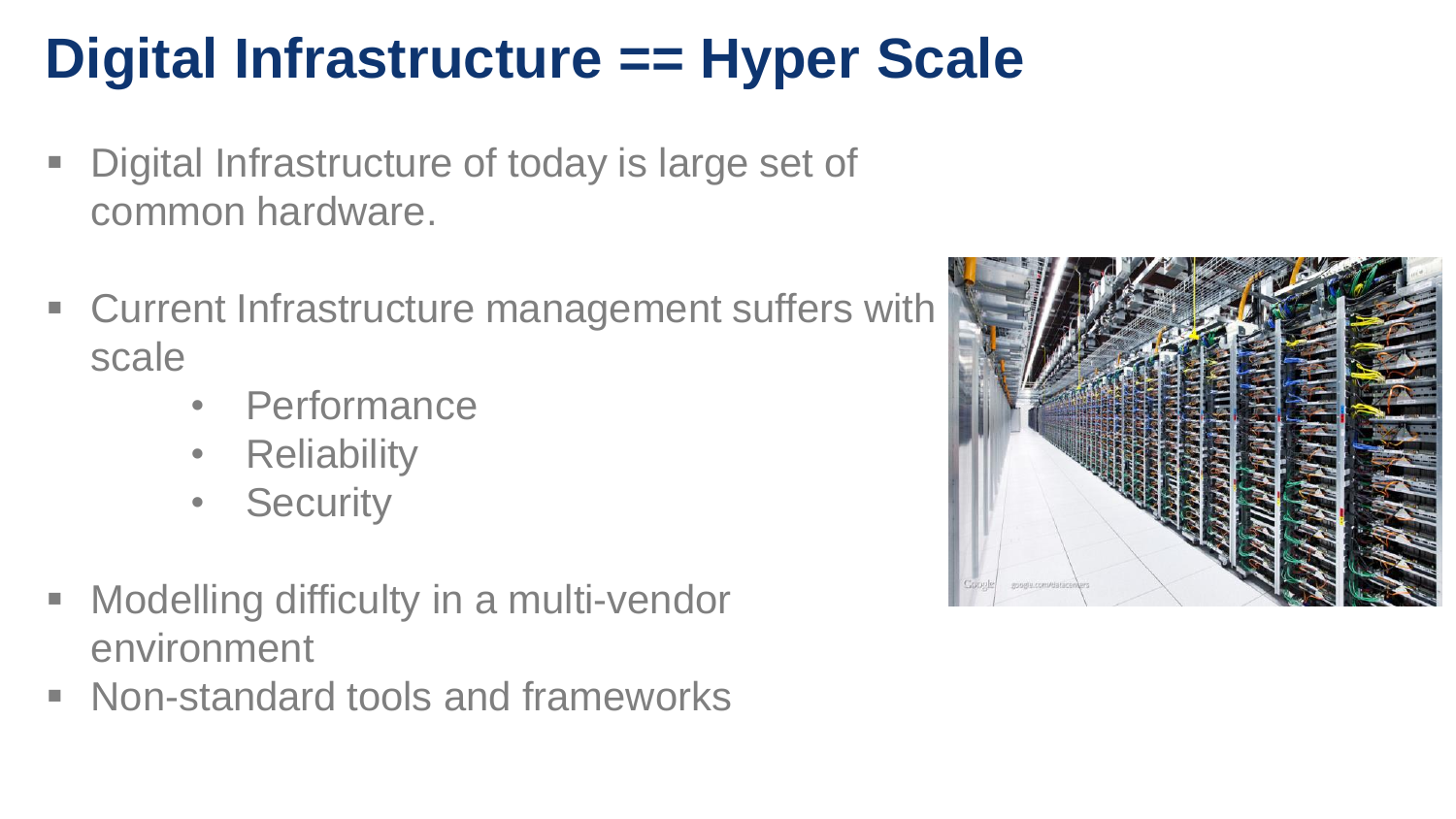### **Solving the Web-scale Manageability Problems**

- **. Web-scale is best managed by Web interface based** protocol
- **ELESS Chatty** 
	- More information in fewer transactions
- Common APIs Restful
- **Internet standards and tool chains** 
	- **E** Language Support
- **E** Simplify the manageability protocol

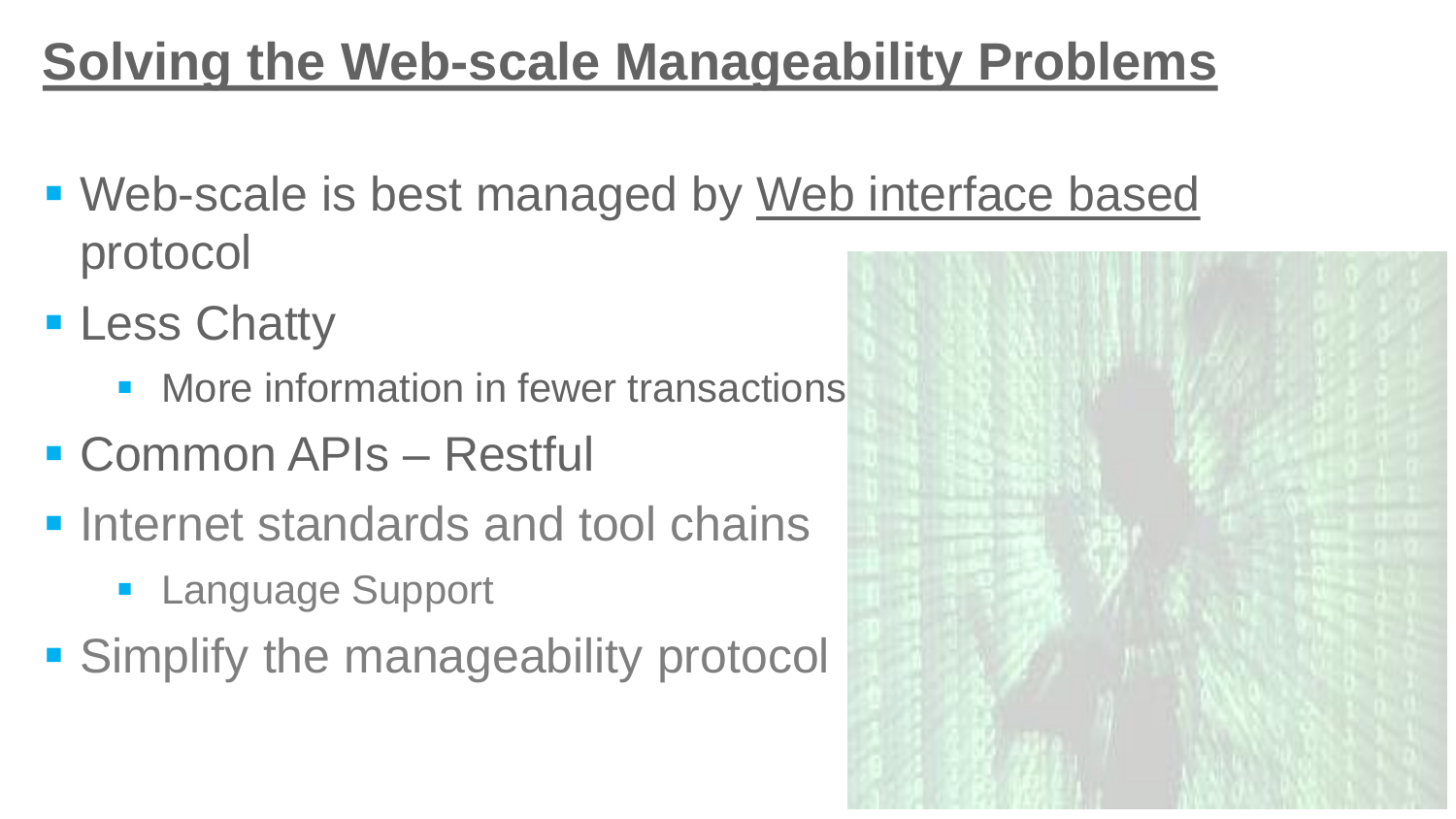### **What Are The Choices?**

- Well-known protocol Common CRUD semantics
- Make the discovery easy
- Primarily Out-of-band (Host interface optional)
- Easily Extensible
- Supports Compute, Network and Storage

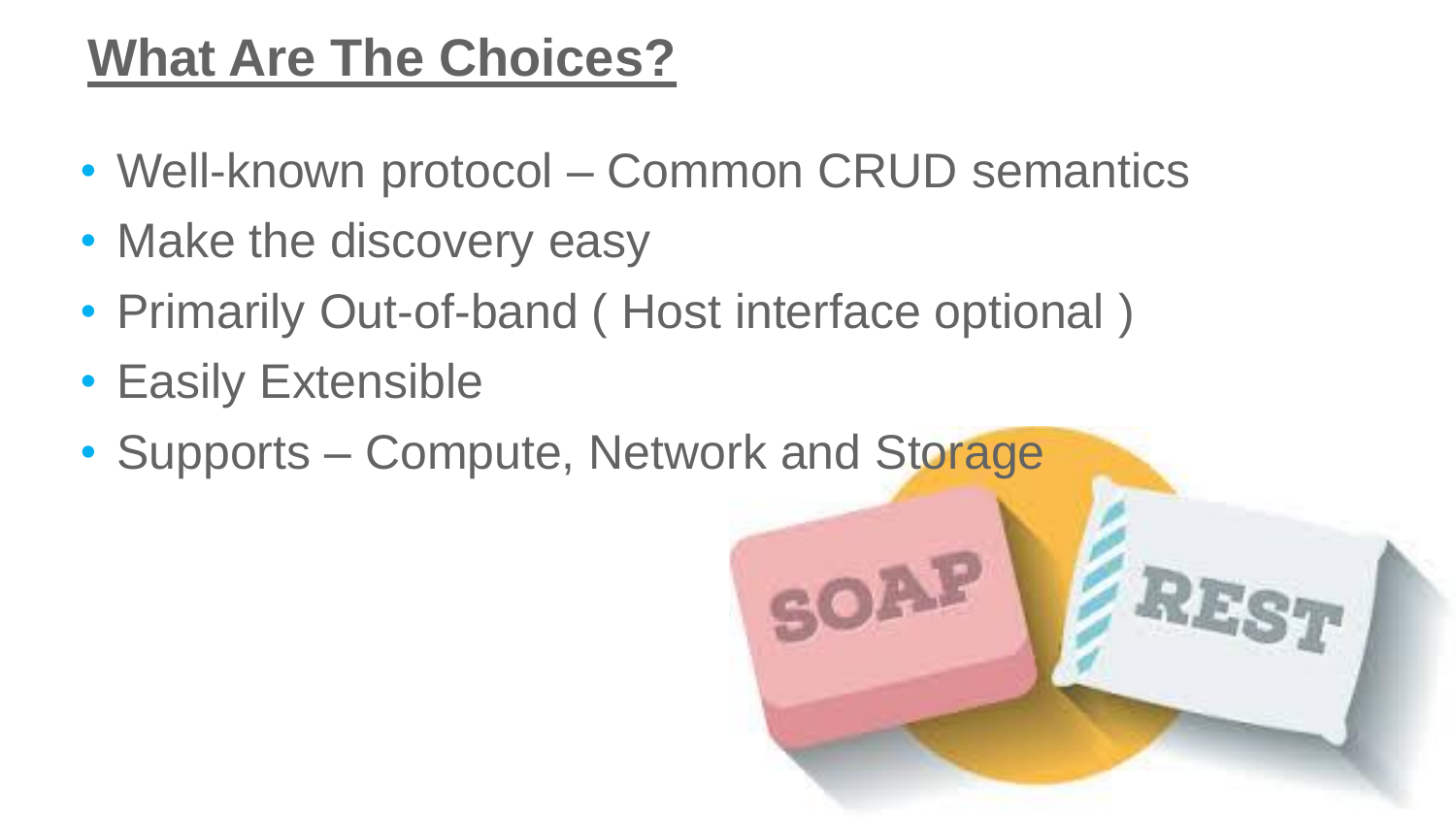

# **Redfish and**

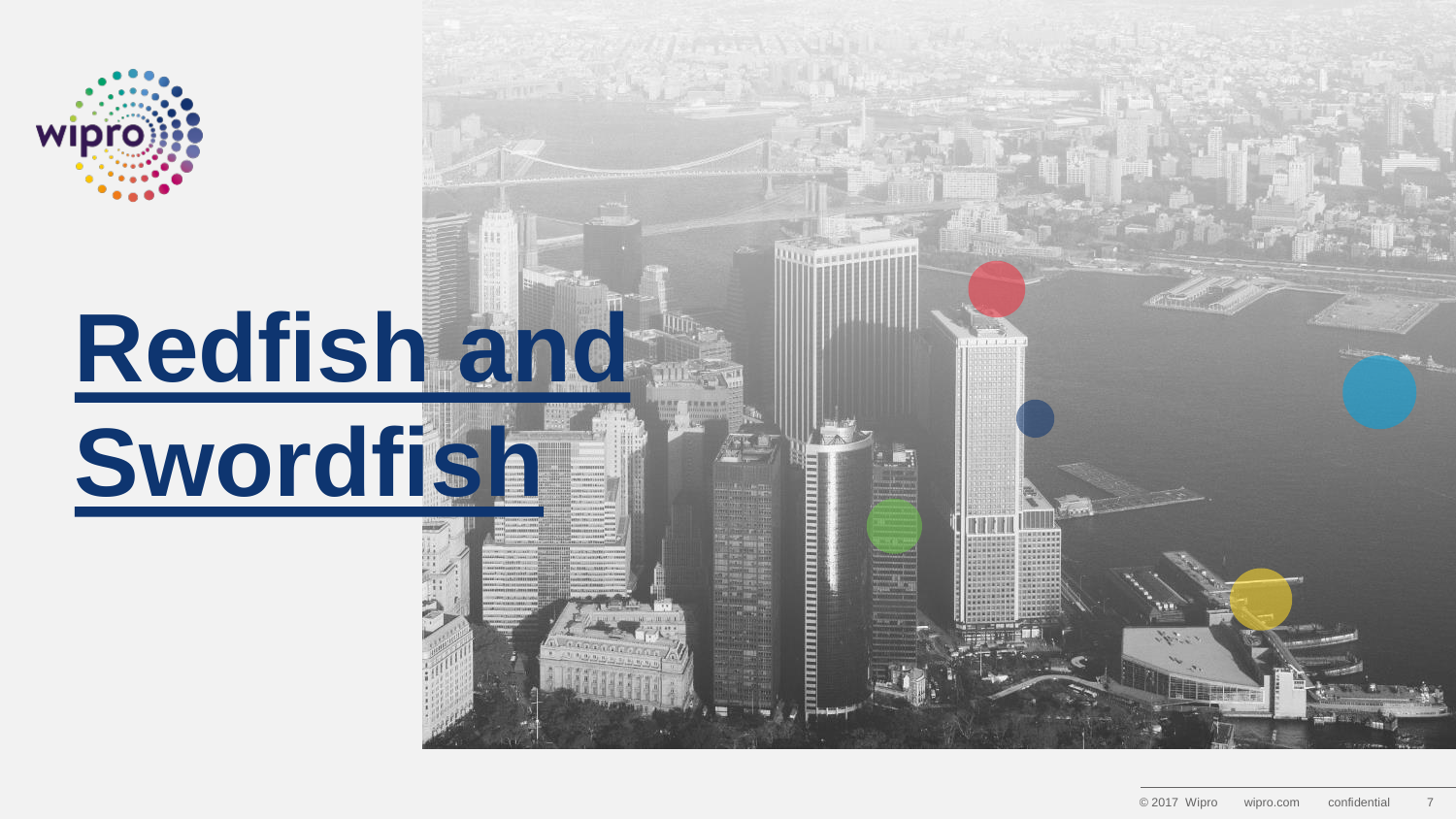## Rest + HTTP(S) + JSON

- HTTP methods are used as protocol for common CRUD operations
- A Redfish interface shall be exposed through a web service endpoint
- Hypermedia API with a small set of defined URIs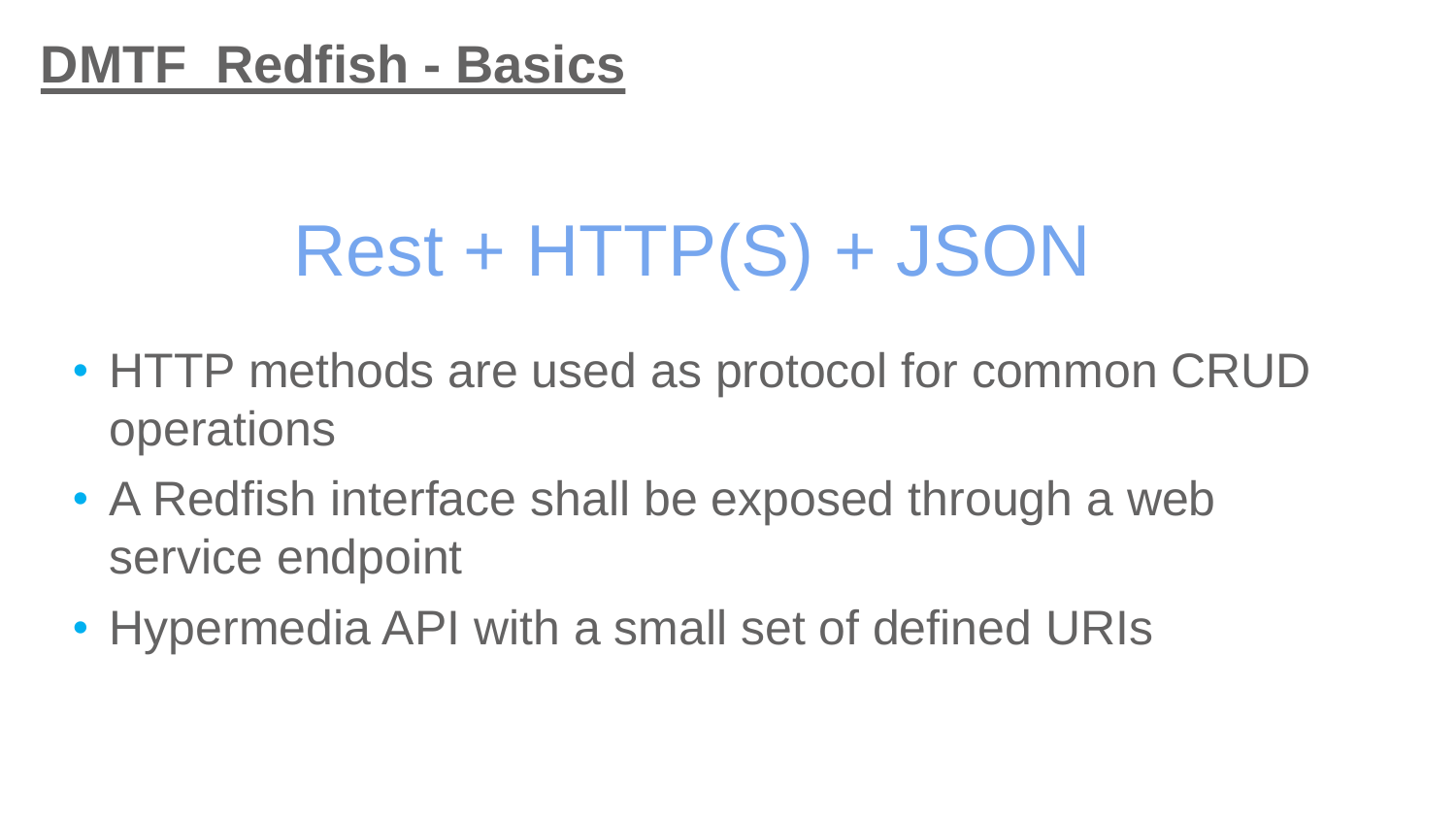### **Redfish – Hypermedia Based Protocol**

- Protocols and a core set of data models and behaviors for the management of systems
- Redfish Interface
	- $\blacksquare$  Restful
- Redfish Models
	- Common Models, extensible
	- **Easy to Discover**



OData Described

✓ Secure ✓ Scalable ✓ Extensible ✓ Commonly Used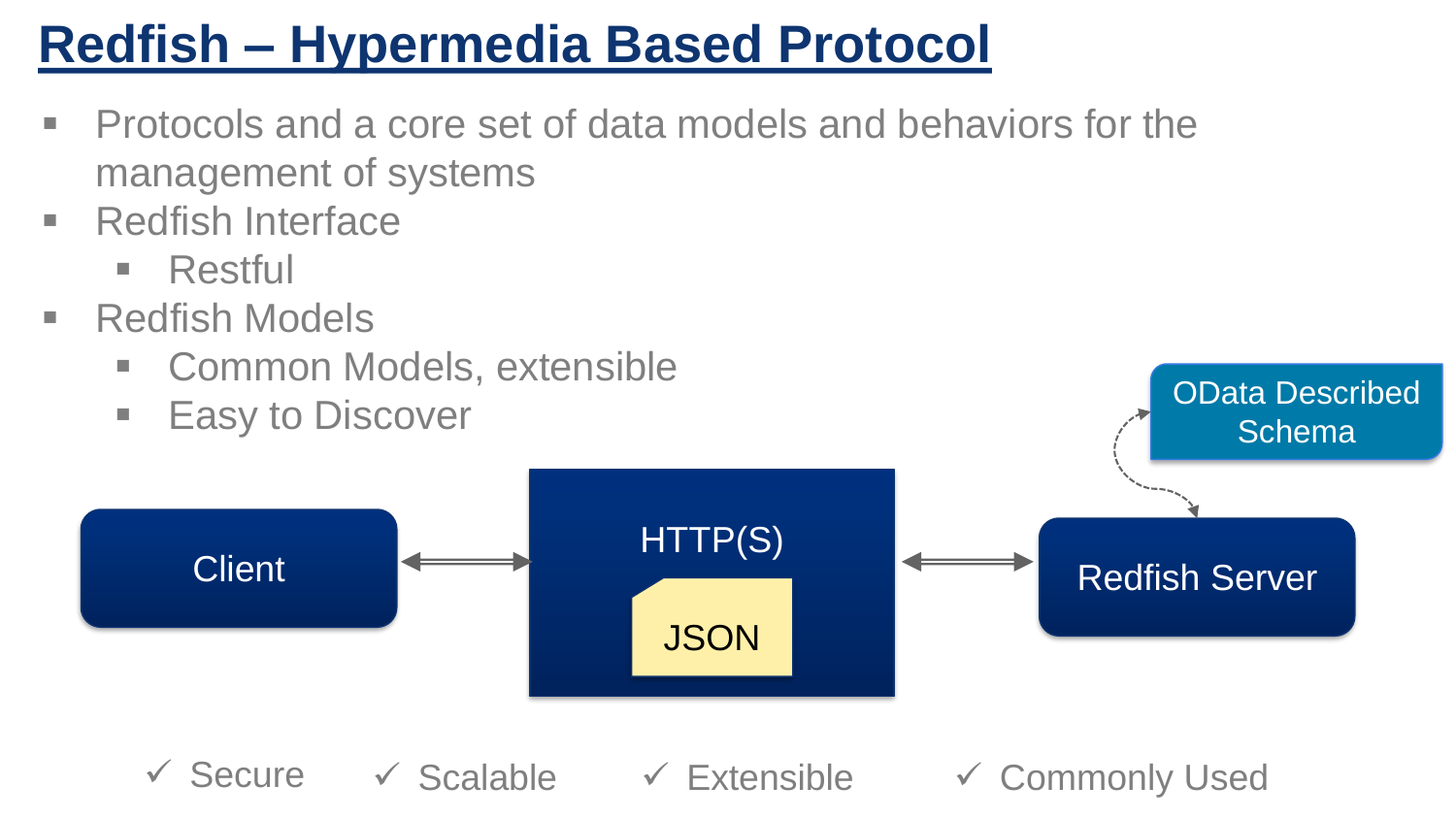### **Redfish - Features**

- OData convention
	- Resources modelled using OData, and translated to JSON
- **Model Orientated** 
	- No dependency between Model and Protocol; can change
- Sync and Async operations
	- Time consuming tasks at the server side
- Event support
	- Time Critical State Change or Errors
- Actions Support
	- **E.** Like Reset operation

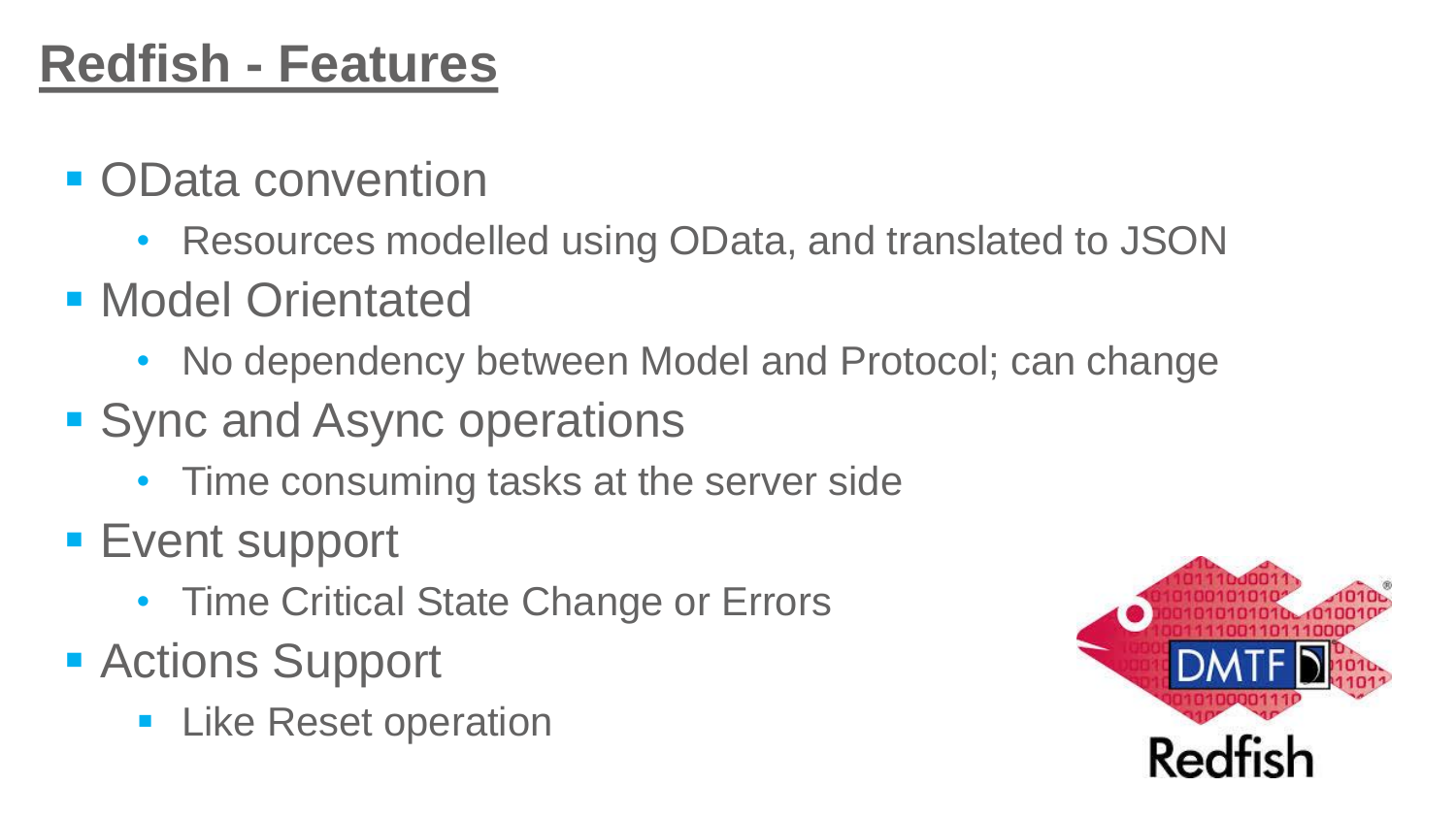### **SNIA Swordfish – Storage Model over Redfish**

- Extension to Redfish to support Storage
- Model for Scalable storage and associated data services
- Storage Services
	- snapshots, replication, mapping and masking, and provisioning
- Wide Range of Storage
	- Small Object Drive to- RAID arrays File Server Converged Systems, Hyper converged Cloud scale storage $\bullet$

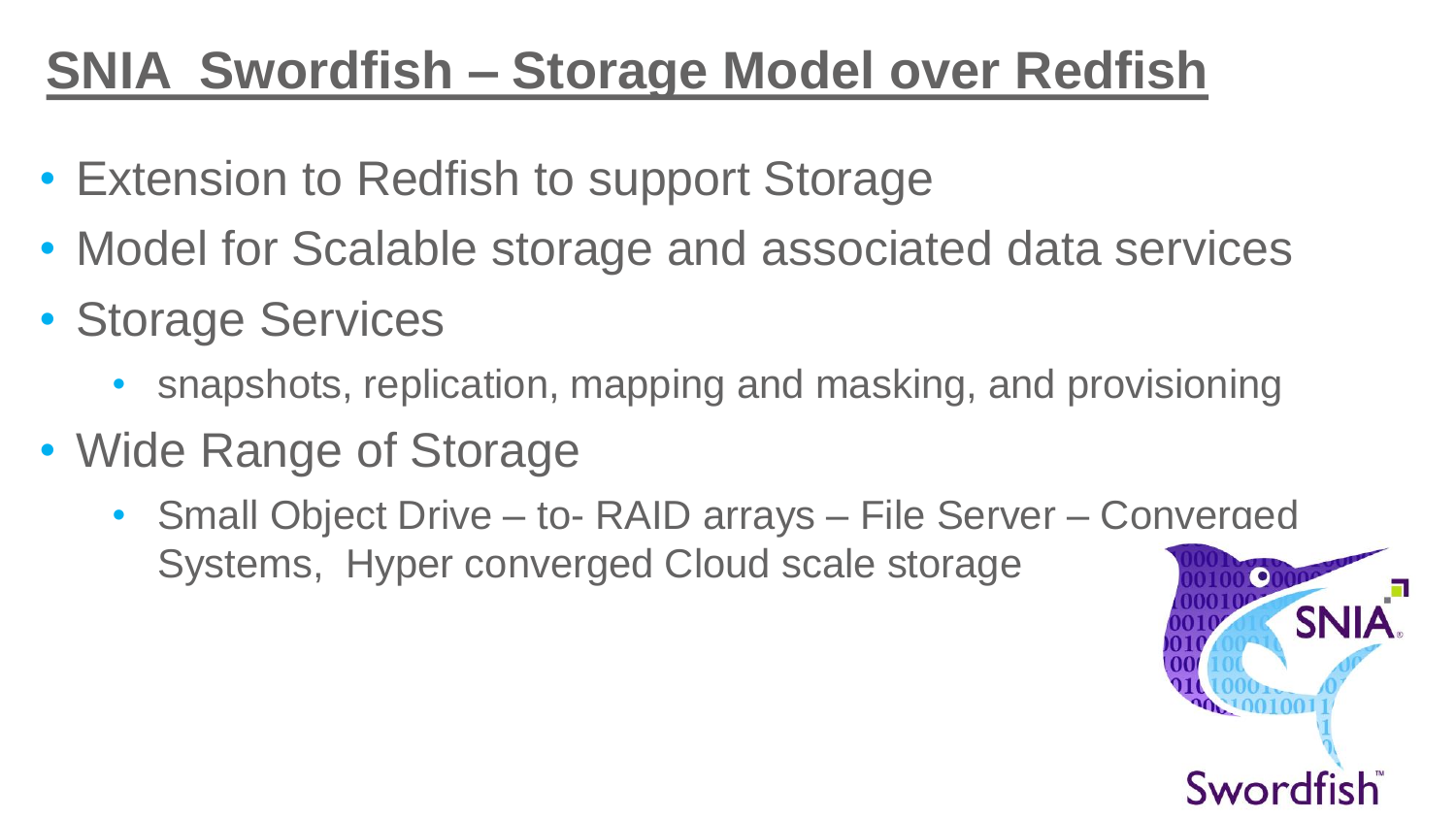### **Swordfish – Data Model Overview**

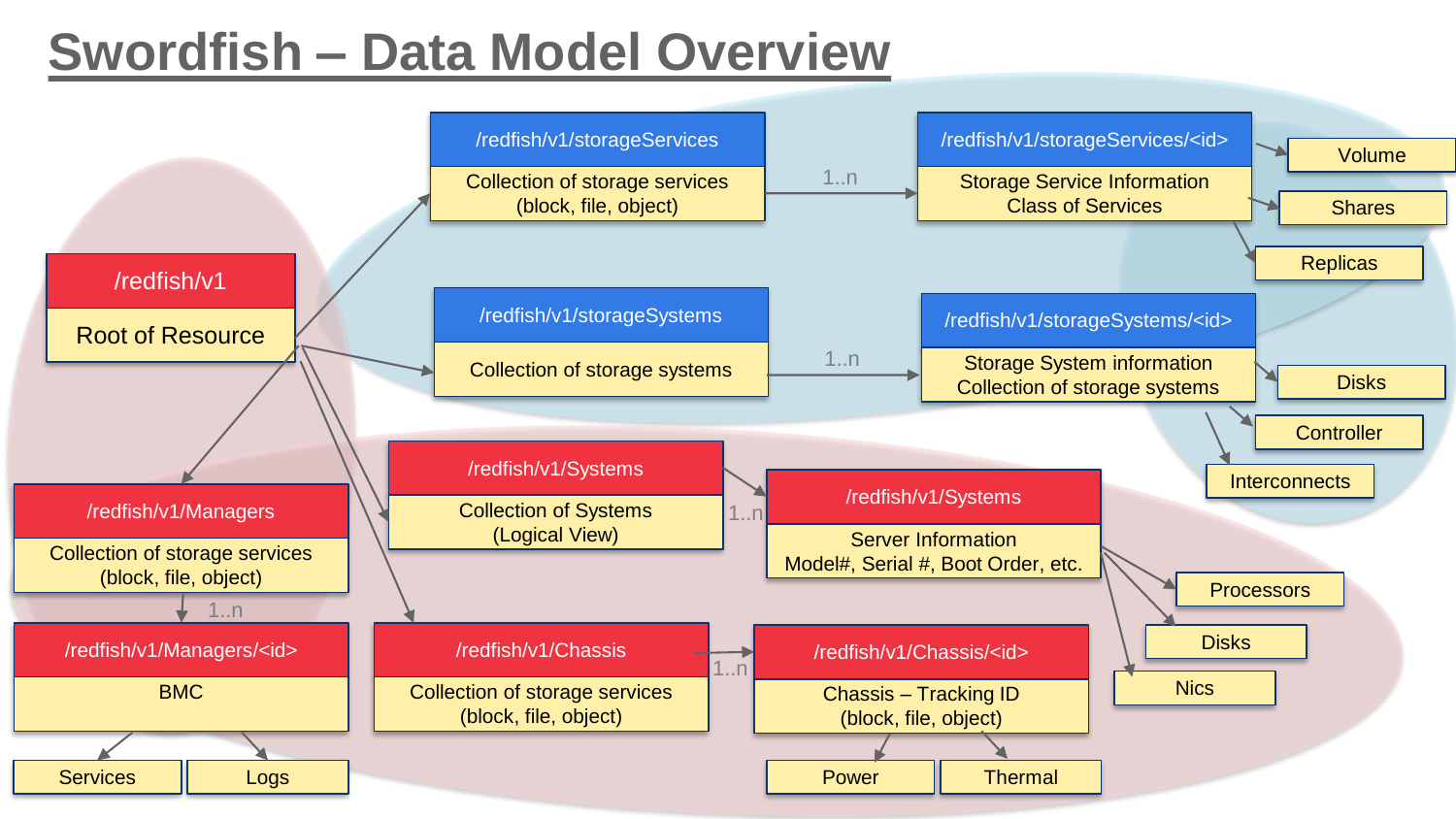

# **Reusable JS**



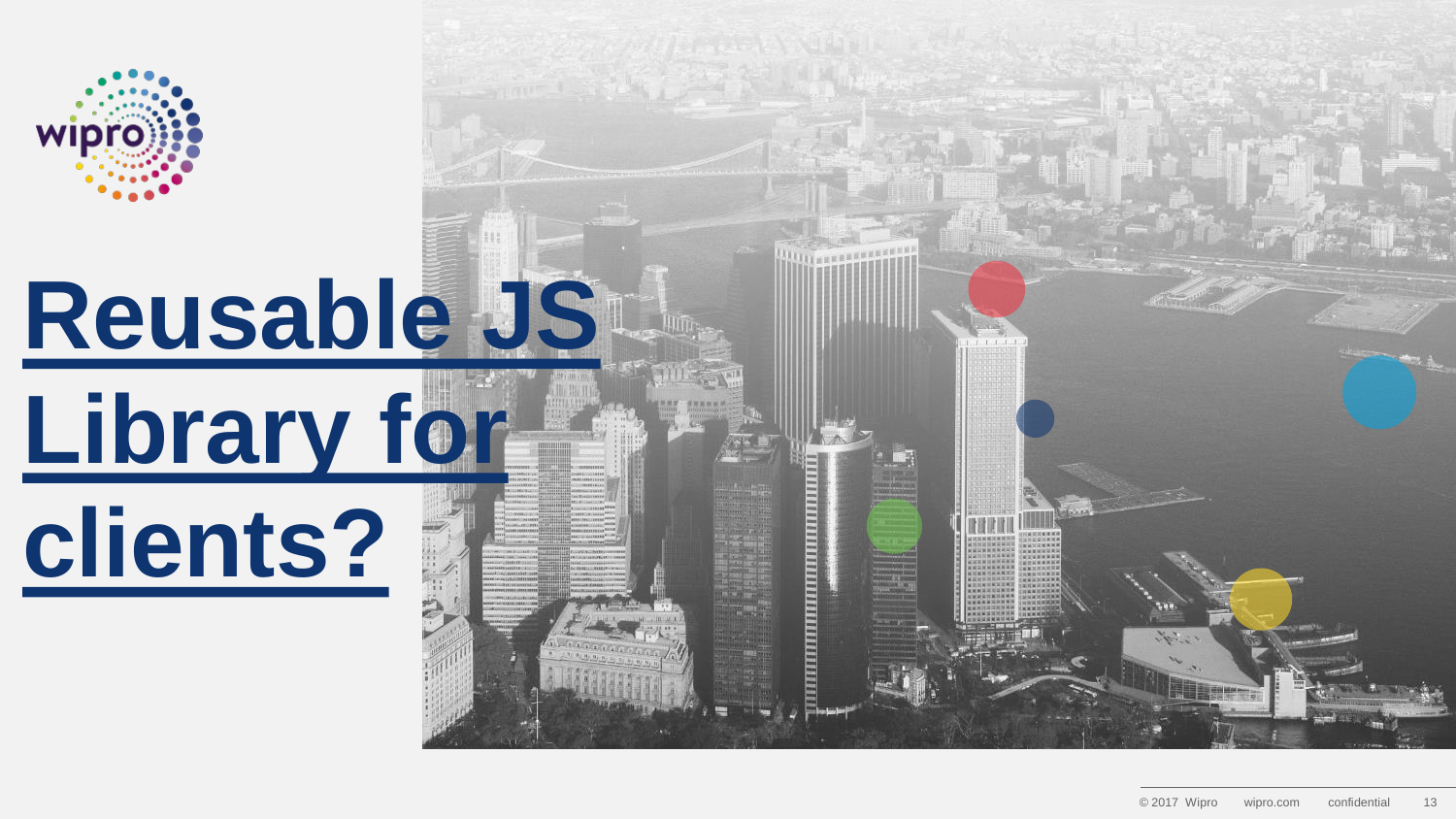### **SRM Using Swordfish**

Business Goals to storage specific actions and requirements

- Common Storage Resource Management Tasks
	- Configuration and provisioning
	- Resource Monitoring
	- Event and log management
	- Performance assessment
	- Diagnostics, Fault detection and remediation
	- Accounting and resource consumption

The Management Application should talk Swordfish….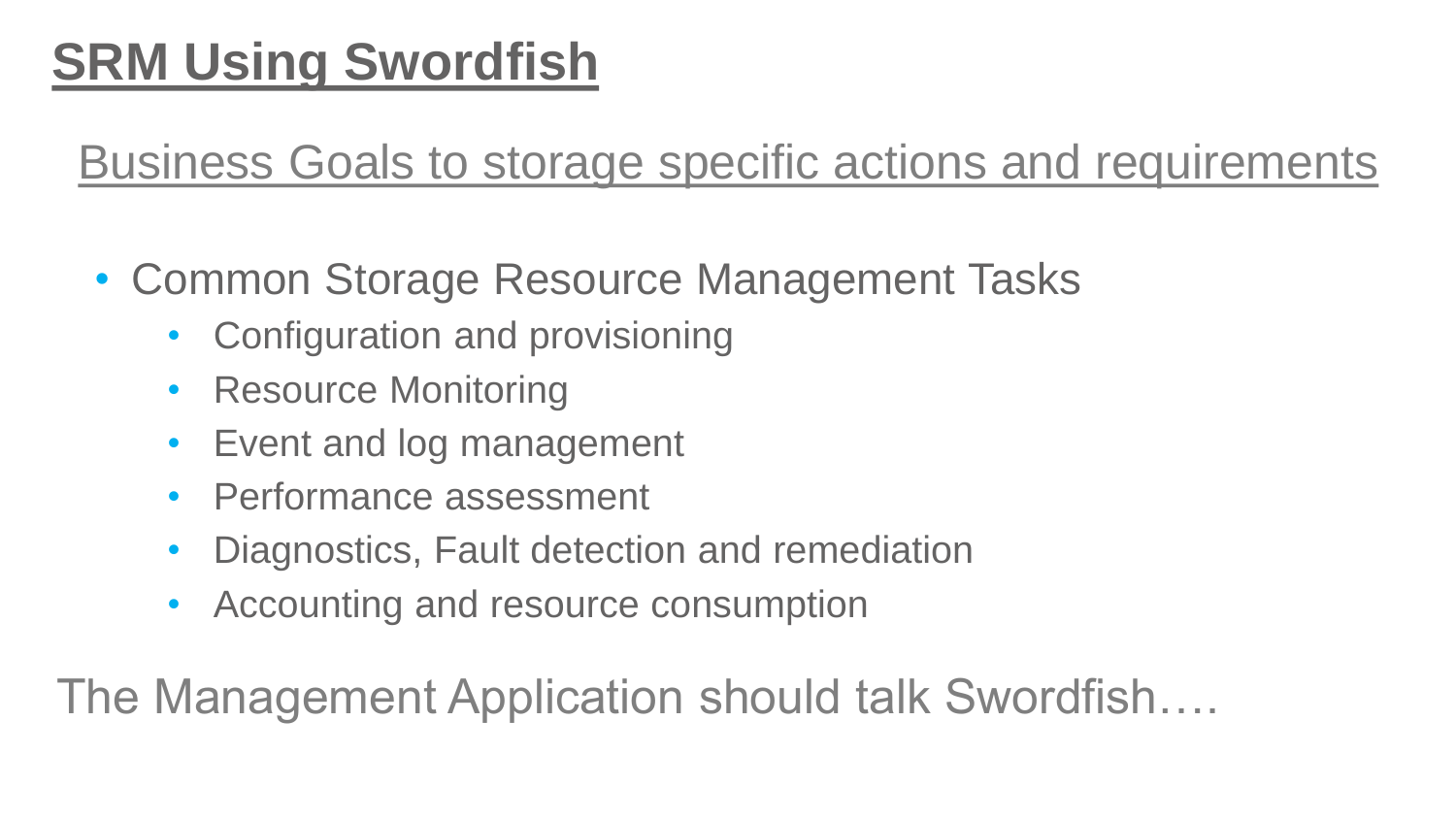### **Reusable Objects - Framework**

- Goal of the SwordfishJS
	- Provides an easy way to access redfish/swordfish resources within JS Clients
	- Set of JS APIs that wraps
		- GET, PATCH, PUT, POST and DELETE Operations
	- Provide a of pre-defined set of JSON objects directly used by the Application
- Abstracts the complexity of the protocol from application developers
- Leverage existing JS modules
	- ODataJS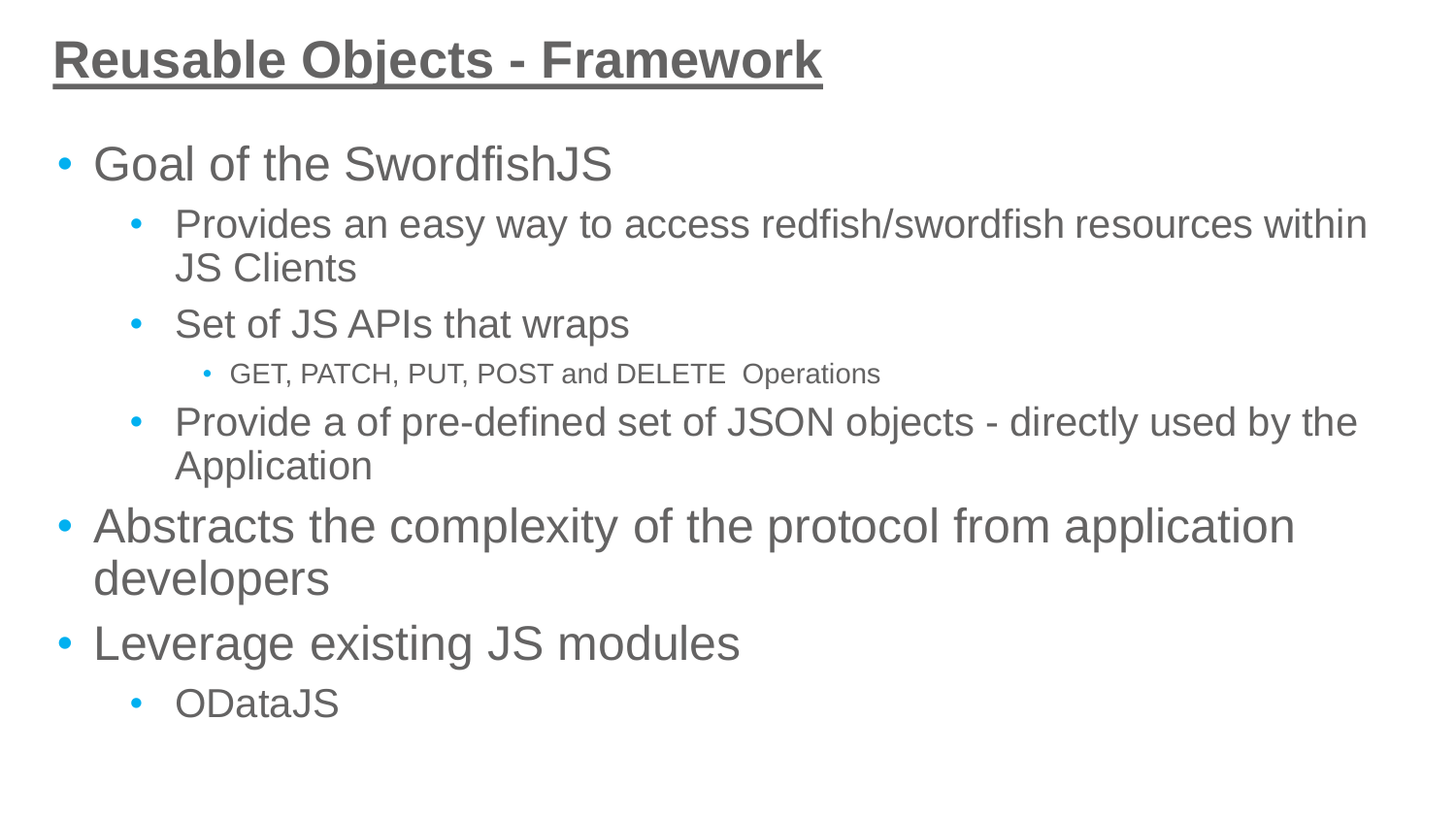#### **Swordfish JS - Operation**



Modules part of SwordfishJS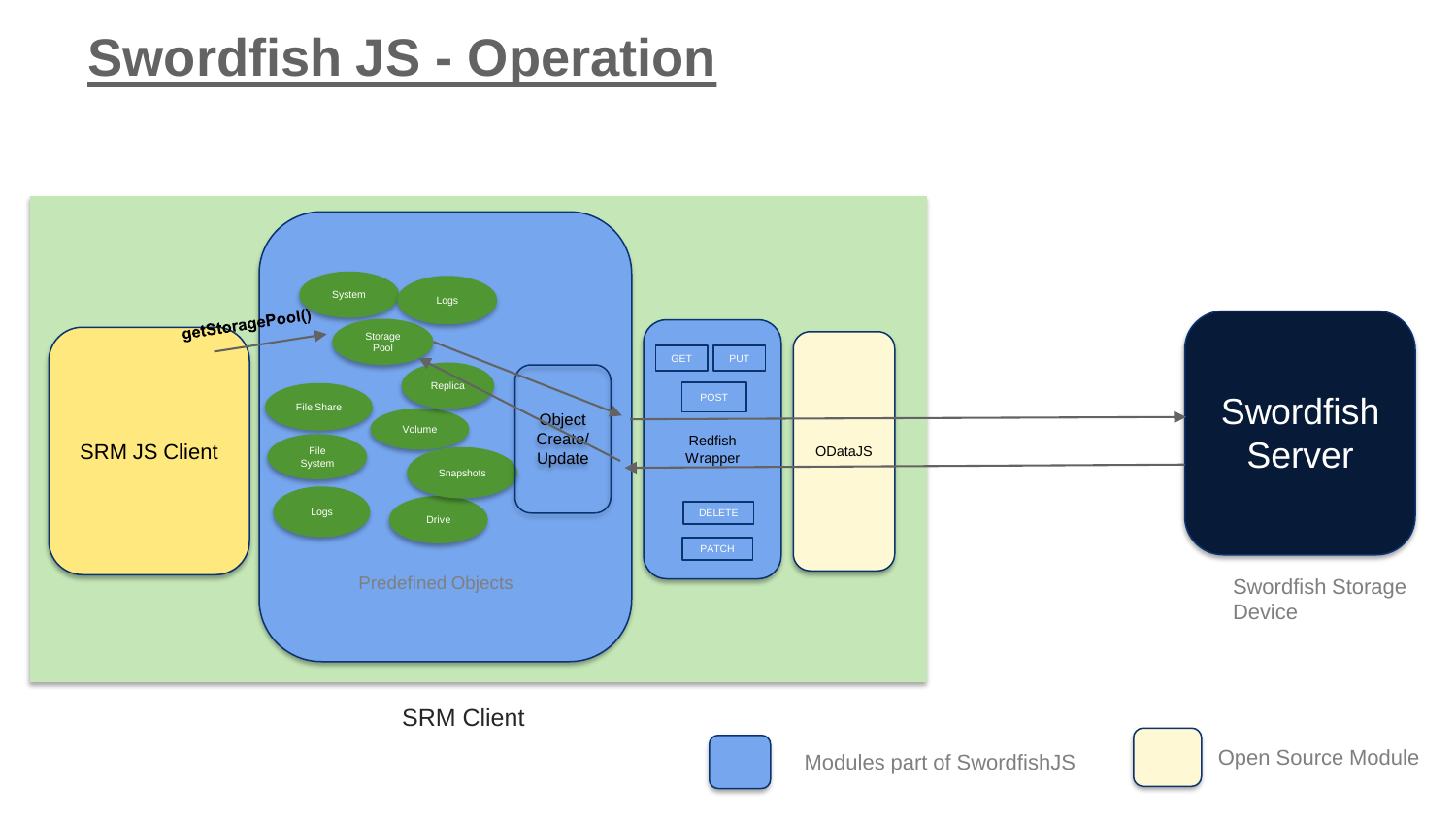### **Storage Object and Swordfish - Interactions**

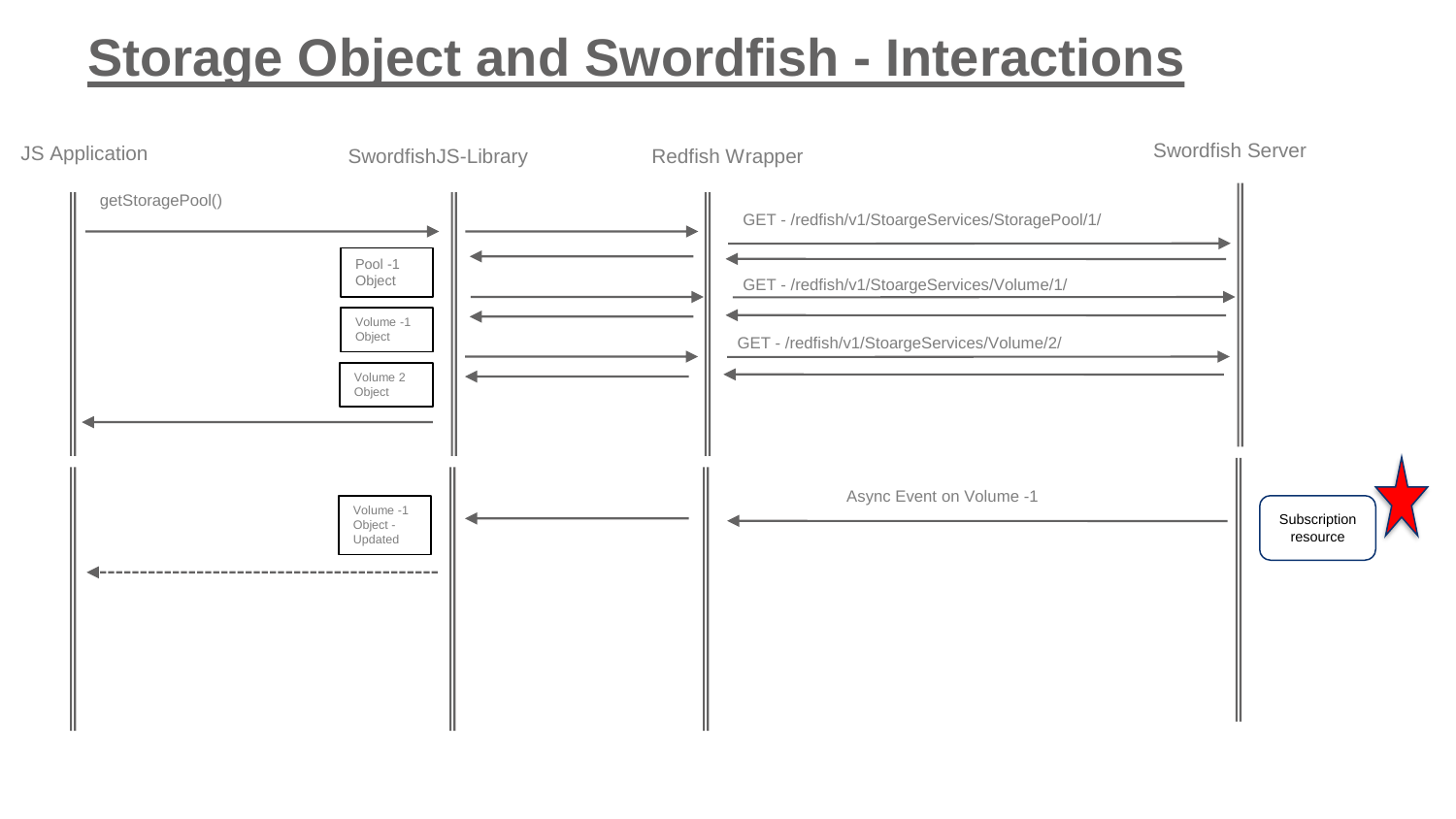### **The JS Storage Resource – Sample Layout**

| <b>Storage System</b>   | GetStorageSystem()   |
|-------------------------|----------------------|
| Name/Description        | ResetStorageSystem() |
| <b>IP</b> address       |                      |
| <b>Status</b>           |                      |
| Model                   |                      |
| Serial #                |                      |
| <b>Firmware Version</b> |                      |
|                         |                      |

| <b>Storage Pool</b>                                                        | GetStoragePool()    |
|----------------------------------------------------------------------------|---------------------|
| Name/Description<br><b>Status</b><br>Capacity<br><b>Allocated Capacity</b> | CreateStoragePool() |
|                                                                            | DeleteStoragePool() |
|                                                                            | UpdateStoragePool() |
| <b>Remaining Capacity</b><br><b>Allocated Volumes</b><br>Drives            |                     |

| Volume                                                                     | GetVolume()     |
|----------------------------------------------------------------------------|-----------------|
| Name/Description<br><b>Status</b><br>Capacity<br><b>Allocated Capacity</b> | CreateVolume()  |
|                                                                            | DeleteVolume()  |
|                                                                            | UpdateVolumel() |
| <b>Remaining Capacity</b><br><b>Provisioning Type</b>                      |                 |

| Snapshot                                                                                       | GetSnapshot()    |
|------------------------------------------------------------------------------------------------|------------------|
| Name/Description                                                                               | CreateSnapshot() |
| <b>Status</b>                                                                                  | DeleteSnapshot() |
| Capacity<br><b>Allocated Capacity</b><br><b>Remaining Capacity</b><br><b>Provisioning Type</b> | UpdateSnapshot() |

| <b>Drives</b>                                                                                                     | GetDrives() |
|-------------------------------------------------------------------------------------------------------------------|-------------|
| <b>Name</b><br><b>Size</b><br><b>Status</b><br>Location<br>Media Type<br>Speed<br><b>Serial Number</b><br>Volumes | SetDrives() |

| Replica Info                                                                                                     | GetReplicaInfo() |
|------------------------------------------------------------------------------------------------------------------|------------------|
| Replica Role<br>Source<br><b>Target</b><br><b>Progress Status</b><br><b>Replica Type</b><br><b>Replica State</b> |                  |

| <b>File Share</b>                                            | GetFileShare()     |
|--------------------------------------------------------------|--------------------|
| Name/Description<br><b>Size</b><br><b>Status</b><br>Protocol | CreateFileShare () |
|                                                              | DeleteFileShare () |
|                                                              | UpdateFileShare () |
| <b>Access Path</b>                                           |                    |

| GetDrives() | <b>File System</b>                                                 | GetFileSystem()    |
|-------------|--------------------------------------------------------------------|--------------------|
| SetDrives() | <b>Name</b>                                                        | CreateFileSystem() |
|             | Capacity<br><b>Allocated Capacity</b><br><b>Remaining Capacity</b> | DeleteFileSystem() |
|             |                                                                    | UpdateFileSystem() |
|             | <b>Shares</b>                                                      |                    |

| <b>Log Entry</b>                   | GetLogEntry()     |
|------------------------------------|-------------------|
| Log Entry Code                     | CreateLogEntry () |
| Log Entry Type<br><b>Log Entry</b> |                   |
| Message ID                         |                   |
| <b>Message Args</b>                |                   |
| Message                            |                   |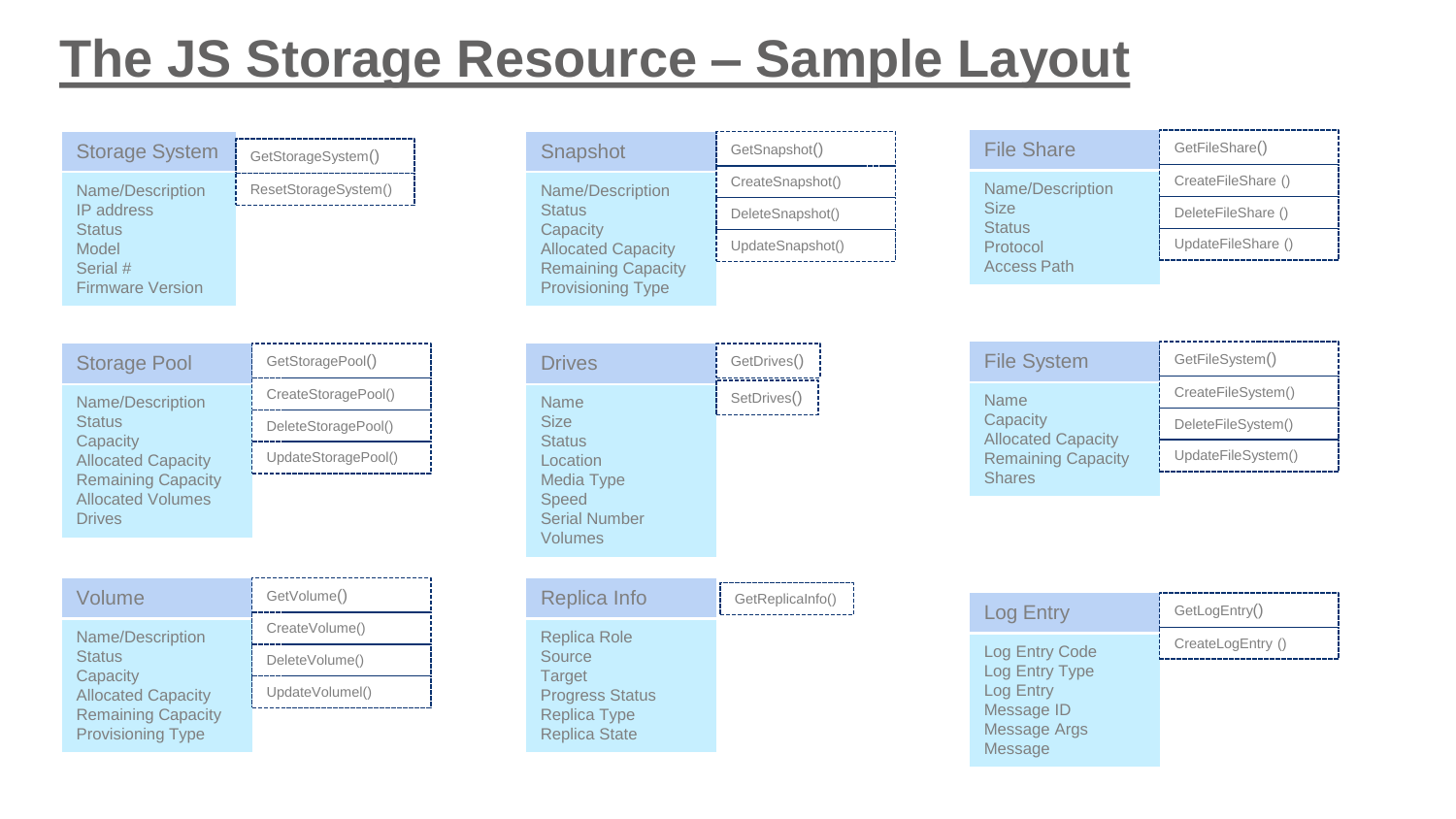### **What we have today and way forward ?**

- Fully compliant Redfish Wrapper
- JS Object wrapper (with GET/PUT/POST/DELETE) APIs
	- System
	- Storage Pool
	- Volume
	- Drives
	- File Share
	- File system
	- Snapshot
	- Log
- Support Event based Object State Update
- Support Actions on Objects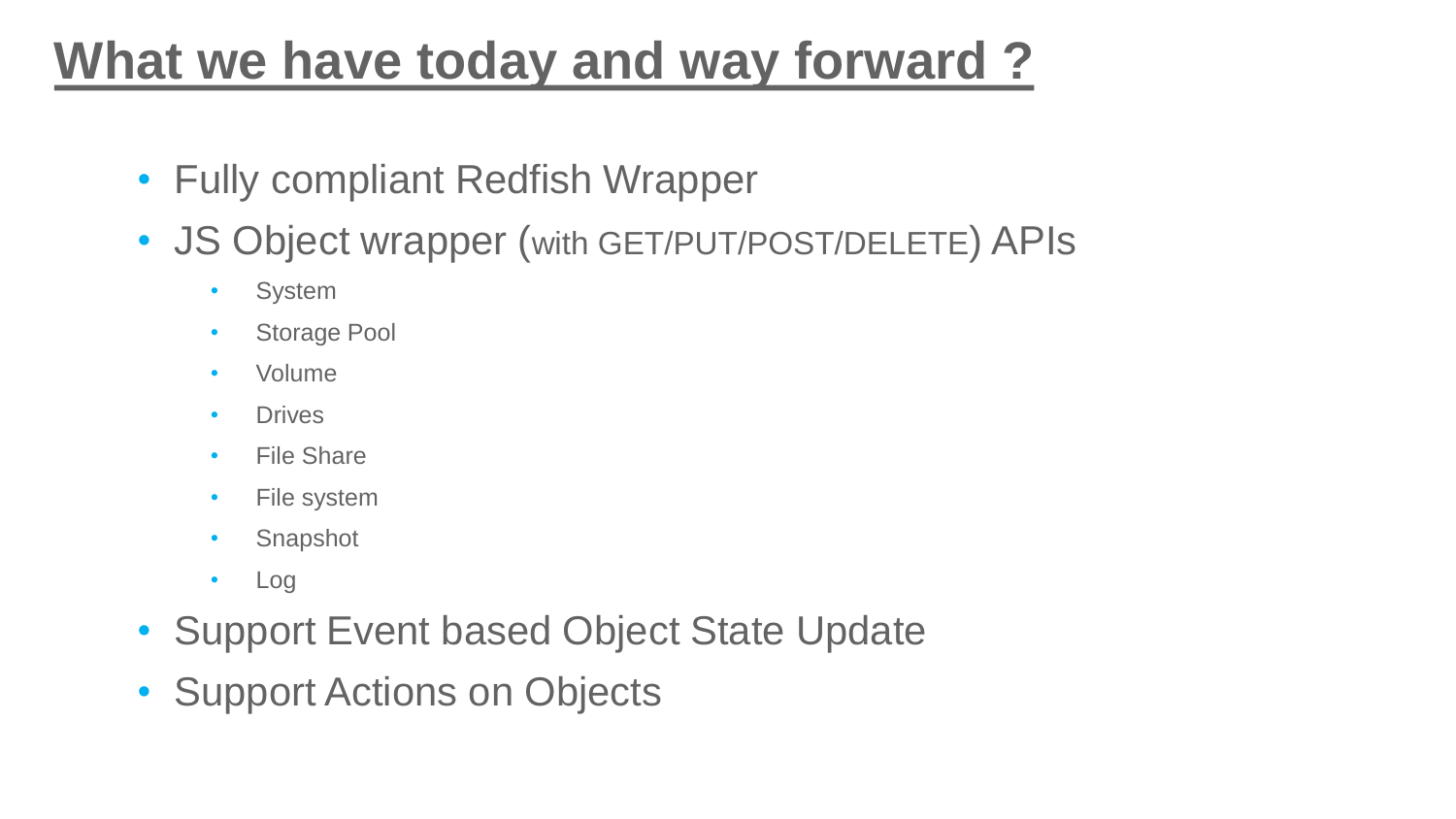

# **Reusable JS –**



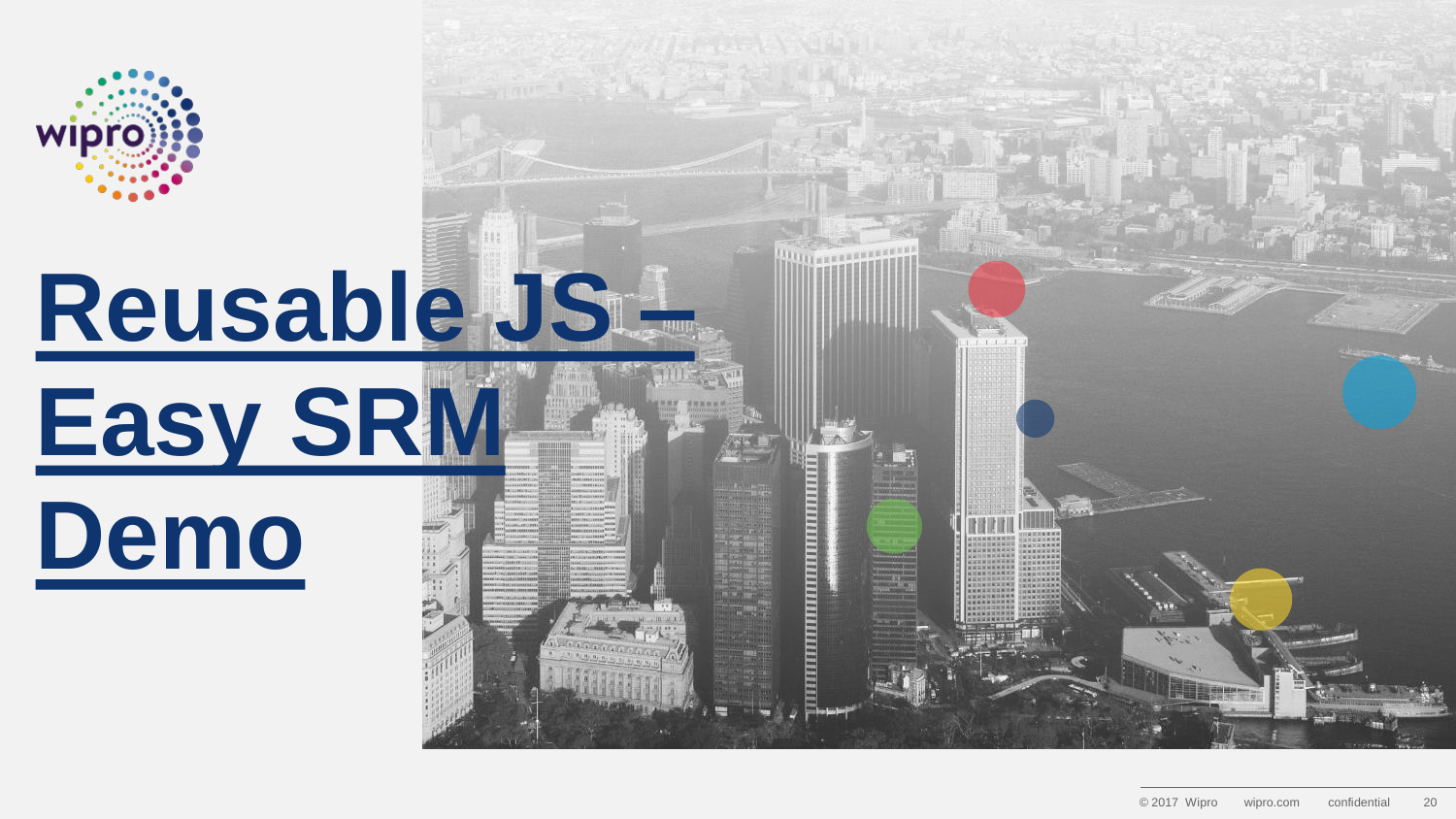### **The SwordfishJS Usage – Setup and Demo**

#### **Setup**

|      | Demonstration of the SwordfishJS usage in sample<br>$\bullet$<br><b>Management Application</b> |
|------|------------------------------------------------------------------------------------------------|
|      | Ability to quickly develop management actions<br>$\bullet$                                     |
|      | <b>Sample Grommet JS Application</b><br>$\bullet$                                              |
|      | Swordfish Mockup schema and objects<br>$\bullet$                                               |
|      | Nginx webserver<br>$\bullet$                                                                   |
| Demo |                                                                                                |
|      | <b>Storage System Status</b><br>$\bullet$                                                      |
|      | Pools and Volume Information                                                                   |
|      | Pools and Volume Data gathering                                                                |
|      | <b>Utilization</b>                                                                             |
|      | Health<br>$\bullet$                                                                            |
|      | <b>Volume Creation</b>                                                                         |
|      | <b>Event Handling</b>                                                                          |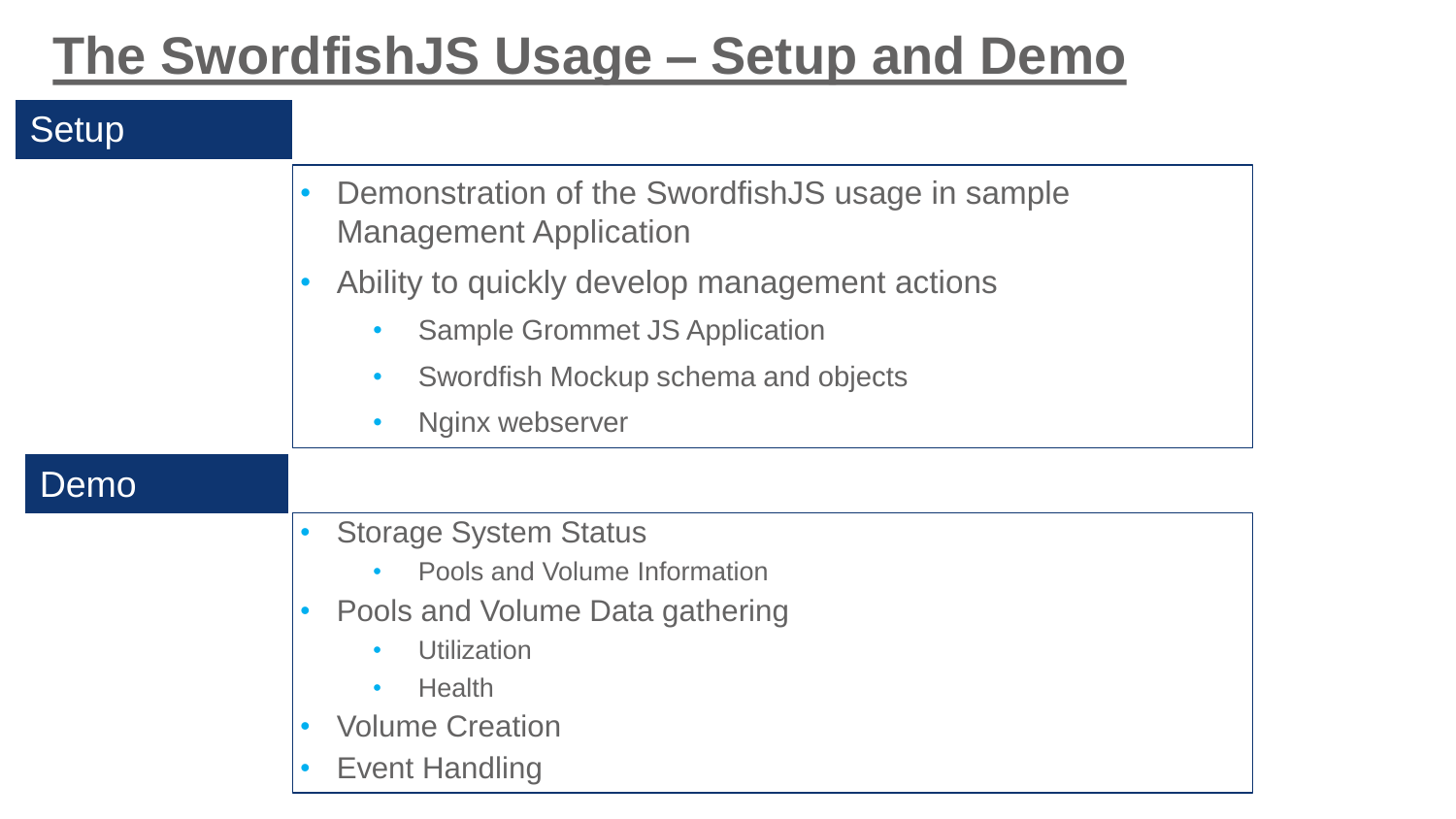### **Learnings and Shortcomings…**

- Mapping high level storage resources to the Swordfish Schema
	- Aggregation
- Discovery process by navigating the GET response from Service Root
- Handling ASYNC operations to update object status special case
- o No direct way to identify snapshot volumes
- o Unavailability of performance statistics data in the current swordfish data model
- o Very less Diagnostic actions support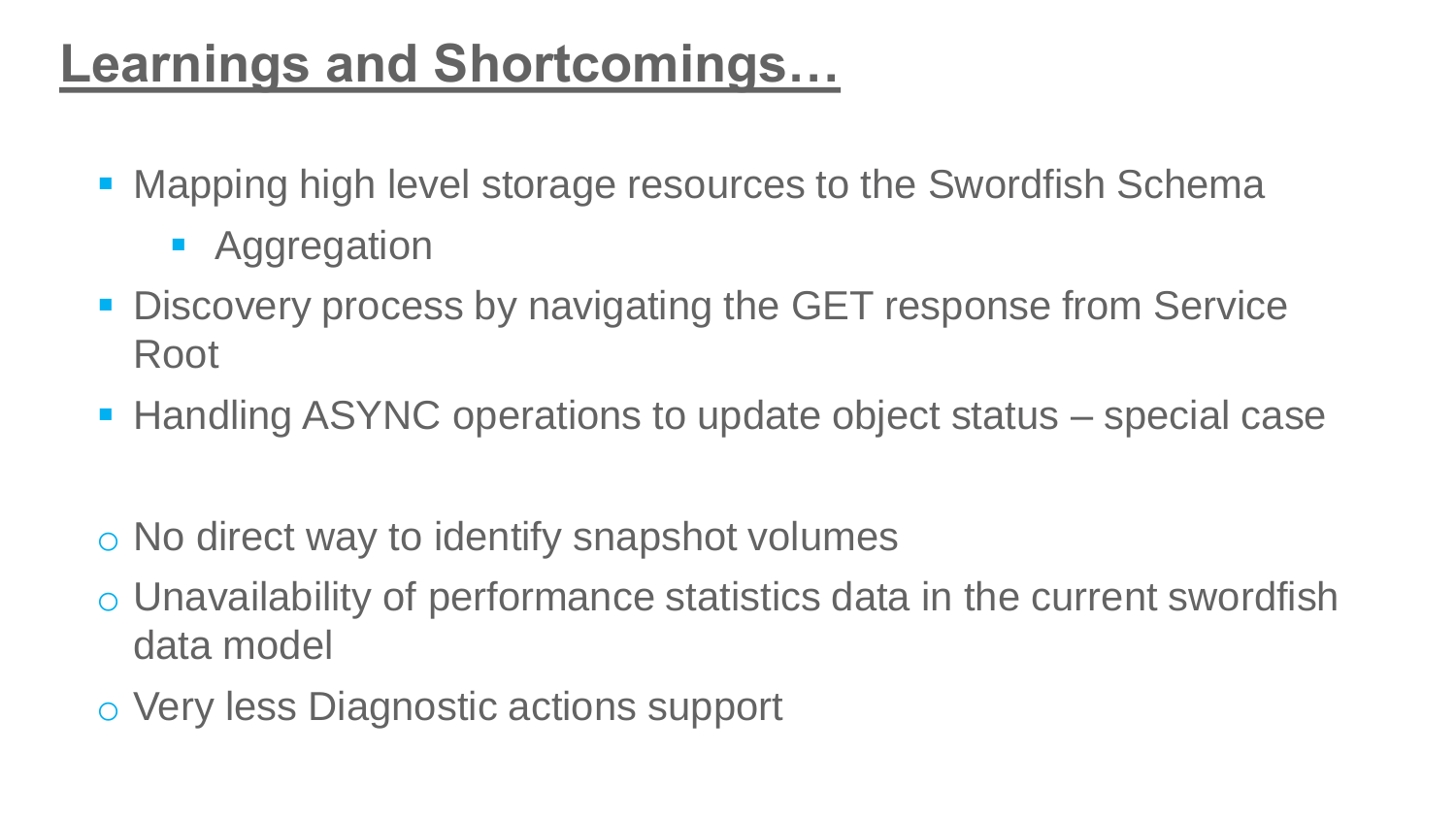

### **Questions?**